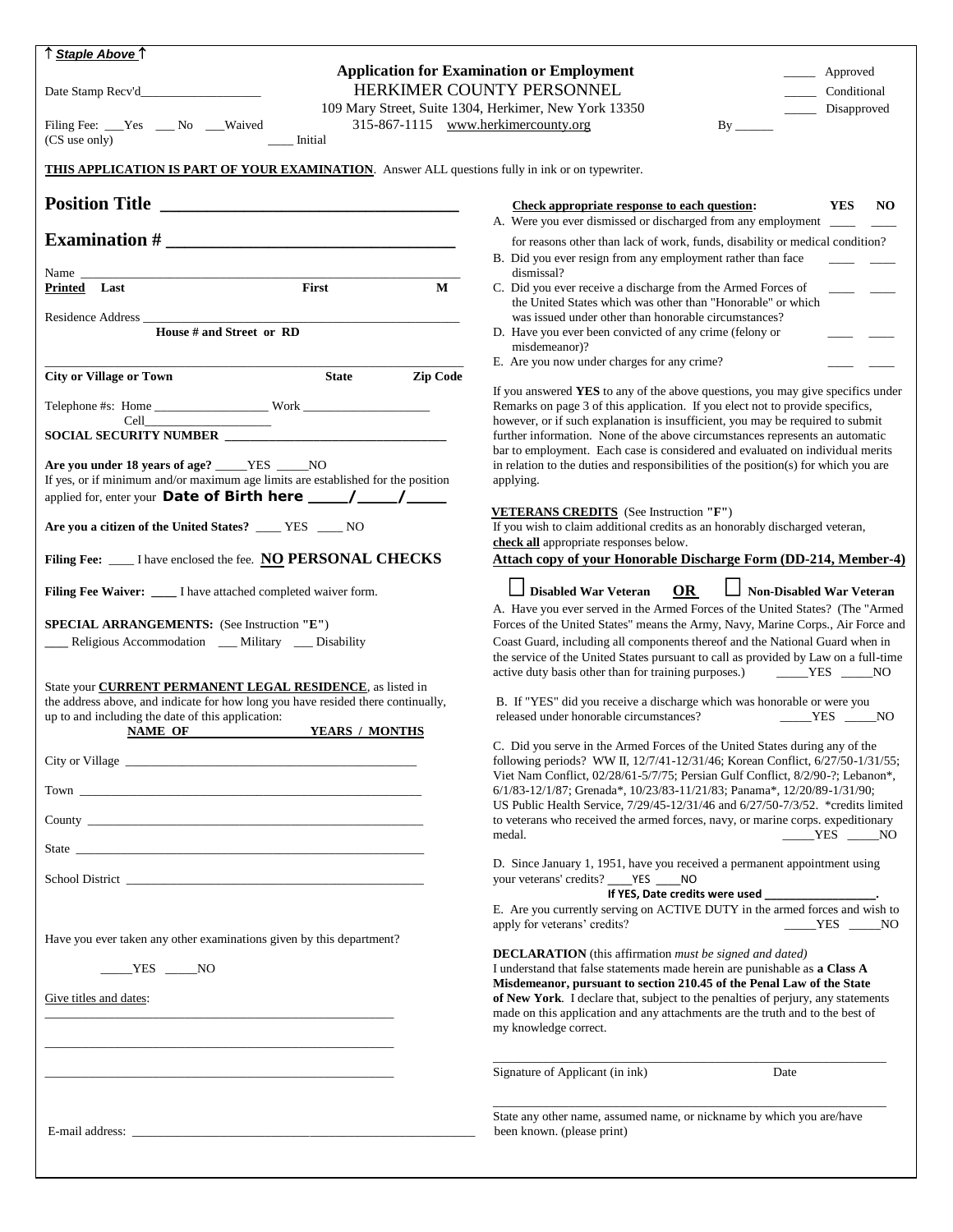| <b>EDUCATION:</b> Read examination announcement for educational requirements, if any. If specialized coursework is required, attach a transcript or list of the                   |                                                                                |                |           |                             |                                                |           |                |                |            |
|-----------------------------------------------------------------------------------------------------------------------------------------------------------------------------------|--------------------------------------------------------------------------------|----------------|-----------|-----------------------------|------------------------------------------------|-----------|----------------|----------------|------------|
| required courses and semester credit hours you completed.<br>If YES, Name/Location of High School:<br>Have you graduated from high school?<br><b>YES</b><br>NO<br>Year Graduated: |                                                                                |                |           |                             |                                                |           |                |                |            |
| If you have a high school equivalency diploma, indicate: Issuing Governmental Authority:<br>Number:<br>Date of Issue:                                                             |                                                                                |                |           |                             |                                                |           |                |                |            |
| <b>Name of School and Address</b>                                                                                                                                                 | Dates of Attendance                                                            |                | Full      |                             |                                                | Type of   | # of           | Type           | Date       |
| College, University, Professional or                                                                                                                                              | (Month & Year)                                                                 | Day            | <b>or</b> | No. of                      | Were                                           | Course or | College        | of             | Degree     |
| Technical School;                                                                                                                                                                 |                                                                                | <b>or</b>      | Part      | Years                       | you                                            | Major     | Credits        | Degree         | Received / |
| Other Schools or Special Courses.                                                                                                                                                 | From<br>To                                                                     | Night          | Time      | Credited                    | Graduated?                                     | Subject   | Recv'd         | Recv'd         | Expected   |
|                                                                                                                                                                                   |                                                                                |                |           |                             |                                                |           |                |                |            |
|                                                                                                                                                                                   |                                                                                |                |           |                             |                                                |           |                |                |            |
|                                                                                                                                                                                   |                                                                                |                |           |                             |                                                |           |                |                |            |
|                                                                                                                                                                                   |                                                                                |                |           |                             |                                                |           |                |                |            |
|                                                                                                                                                                                   |                                                                                |                |           |                             |                                                |           |                |                |            |
| License/Certification: Do you have a license, certification, or other authorization to practice a trade or profession? ____YES ___                                                |                                                                                |                |           |                             |                                                |           | N <sub>O</sub> |                |            |
| Name of trade or profession:                                                                                                                                                      |                                                                                |                |           | License/Certificate Number: |                                                |           |                |                |            |
| Licensing Agency:                                                                                                                                                                 |                                                                                | Licensed from: |           |                             | to:                                            |           |                |                |            |
|                                                                                                                                                                                   |                                                                                |                |           |                             |                                                |           |                |                |            |
| IF required on the exam announcement*, do you have a valid New York State Driver License? _____YES _____ NO                                                                       |                                                                                |                |           |                             |                                                |           |                |                |            |
| License ID#:                                                                                                                                                                      | Expires:                                                                       | Class:         |           |                             | *attach copy of license to this application if |           |                |                |            |
| required.                                                                                                                                                                         |                                                                                |                |           |                             |                                                |           |                |                |            |
|                                                                                                                                                                                   |                                                                                |                |           |                             |                                                |           |                |                |            |
| <b>EXPERIENCE:</b> Beginning with your most recent employment, list all employment, military service, or volunteer experience that shows you meet the minimum                     |                                                                                |                |           |                             |                                                |           |                |                |            |
| qualifications for the examination(s). We cannot interpret omissions or vagueness in your favor. You are responsible for an accurate and clear description of your                |                                                                                |                |           |                             |                                                |           |                |                |            |
| experience. Under DUTIES describe the nature of the work which you personally performed including the estimated percentage of time spent on each type of activity.                |                                                                                |                |           |                             |                                                |           |                |                |            |
| If you supervised, state how many people and the nature of such supervision.                                                                                                      |                                                                                |                |           |                             |                                                |           |                |                |            |
|                                                                                                                                                                                   | COMPLETE THESE SECTIONS EVEN IF YOU ARE ATTACHING A RESUME OR OTHER DOCUMENTS. |                |           |                             |                                                |           |                |                |            |
| Length of Employment (month/year)                                                                                                                                                 | Firm Name                                                                      |                |           |                             | Address                                        |           |                | City and State |            |
| From:<br>To:                                                                                                                                                                      |                                                                                |                |           |                             |                                                |           |                |                |            |
|                                                                                                                                                                                   | <b>Describe Duties:</b>                                                        |                |           |                             |                                                |           |                |                |            |
| Type of Business                                                                                                                                                                  |                                                                                |                |           |                             |                                                |           |                |                |            |
|                                                                                                                                                                                   |                                                                                |                |           |                             |                                                |           |                |                |            |
| Your Exact Title                                                                                                                                                                  |                                                                                |                |           |                             |                                                |           |                |                |            |
|                                                                                                                                                                                   |                                                                                |                |           |                             |                                                |           |                |                |            |
| Name of Your Supervisor                                                                                                                                                           |                                                                                |                |           |                             |                                                |           |                |                |            |
|                                                                                                                                                                                   |                                                                                |                |           |                             |                                                |           |                |                |            |
| Supervisor's Title                                                                                                                                                                |                                                                                |                |           |                             |                                                |           |                |                |            |
|                                                                                                                                                                                   |                                                                                |                |           |                             |                                                |           |                |                |            |
| # of hours worked per week                                                                                                                                                        |                                                                                |                |           |                             |                                                |           |                |                |            |
| (excluding overtime)                                                                                                                                                              |                                                                                |                |           |                             |                                                |           |                |                |            |
|                                                                                                                                                                                   |                                                                                |                |           |                             |                                                |           |                |                |            |
| Length of Employment (month/year)                                                                                                                                                 | Firm Name                                                                      |                |           |                             | Address                                        |           |                |                |            |
| From:<br>To:                                                                                                                                                                      |                                                                                | City and State |           |                             |                                                |           |                |                |            |
|                                                                                                                                                                                   | <b>Describe Duties:</b>                                                        |                |           |                             |                                                |           |                |                |            |
|                                                                                                                                                                                   |                                                                                |                |           |                             |                                                |           |                |                |            |
| Type of Business                                                                                                                                                                  |                                                                                |                |           |                             |                                                |           |                |                |            |
|                                                                                                                                                                                   |                                                                                |                |           |                             |                                                |           |                |                |            |
| Your Exact Title                                                                                                                                                                  |                                                                                |                |           |                             |                                                |           |                |                |            |
|                                                                                                                                                                                   |                                                                                |                |           |                             |                                                |           |                |                |            |
| Name of Your Supervisor                                                                                                                                                           |                                                                                |                |           |                             |                                                |           |                |                |            |
| Supervisor's Title                                                                                                                                                                |                                                                                |                |           |                             |                                                |           |                |                |            |
|                                                                                                                                                                                   |                                                                                |                |           |                             |                                                |           |                |                |            |
| # of hours worked per week                                                                                                                                                        |                                                                                |                |           |                             |                                                |           |                |                |            |
| (excluding overtime)                                                                                                                                                              |                                                                                |                |           |                             |                                                |           |                |                |            |
|                                                                                                                                                                                   |                                                                                |                |           |                             |                                                |           |                |                |            |
|                                                                                                                                                                                   |                                                                                |                |           |                             |                                                |           |                |                |            |
| Length of Employment (month/year)                                                                                                                                                 | Firm Name                                                                      |                |           |                             | Address                                        |           |                | City and State |            |
| From:<br>To:<br>$\prime$                                                                                                                                                          |                                                                                |                |           |                             |                                                |           |                |                |            |
|                                                                                                                                                                                   | <b>Describe Duties:</b>                                                        |                |           |                             |                                                |           |                |                |            |
| Type of Business                                                                                                                                                                  |                                                                                |                |           |                             |                                                |           |                |                |            |
|                                                                                                                                                                                   |                                                                                |                |           |                             |                                                |           |                |                |            |
| Your Exact Title                                                                                                                                                                  |                                                                                |                |           |                             |                                                |           |                |                |            |
|                                                                                                                                                                                   |                                                                                |                |           |                             |                                                |           |                |                |            |
| Name of Your Supervisor                                                                                                                                                           |                                                                                |                |           |                             |                                                |           |                |                |            |
|                                                                                                                                                                                   |                                                                                |                |           |                             |                                                |           |                |                |            |
| Supervisor's Title                                                                                                                                                                |                                                                                |                |           |                             |                                                |           |                |                |            |
| # of hours worked per week                                                                                                                                                        |                                                                                |                |           |                             |                                                |           |                |                |            |
|                                                                                                                                                                                   |                                                                                |                |           |                             |                                                |           |                |                |            |

(excluding overtime)